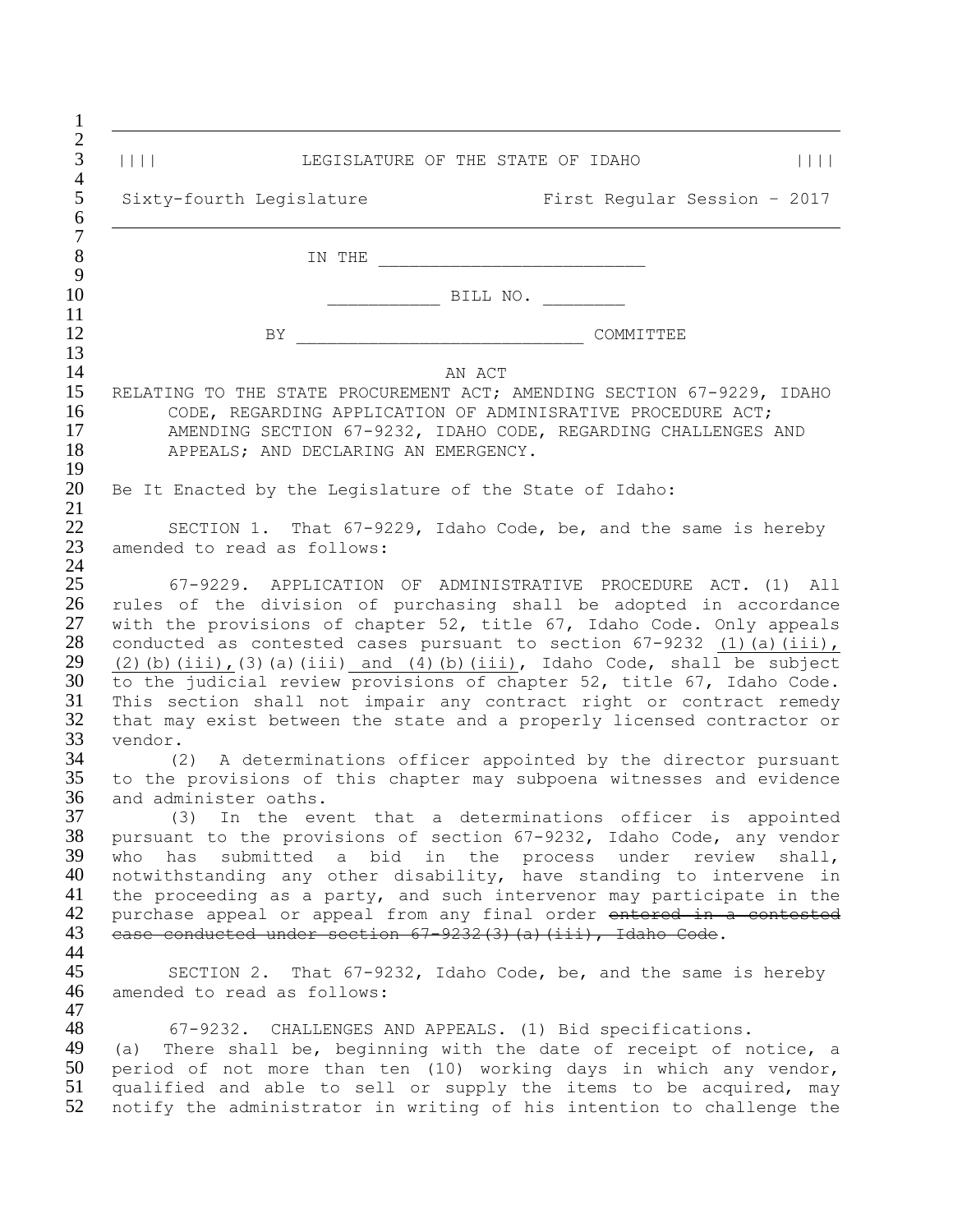specifications and shall specifically state the exact nature of his challenge. The specific challenge shall describe the location of the challenged portion or clause in the specification document, unless the 4 challenge concerns an omission, explain why any provision should be<br>5 struck, added or altered, and contain suggested corrections. struck, added or altered, and contain suggested corrections. (b) Upon receipt of the challenge, the administrator shallmay: (i) either deny the challenge, and such denial shall be considered the 8 final agency decision $\overline{r_i}$  or<br>9 (ii) he shall present the (ii) he shall present the matter to the director for appointment of a 10 determinations officer- to review the challenge. (iii) If the vendor requests a contested case proceeding within its notification and the value of the property or service being procured is \$5 million dollars or over, the director shall appoint a determinations officer with authority to conduct a contested case hearing in accordance with the provisions of [chapter 52, title 67,](https://legislature.idaho.gov/idstat/Title67/T67CH52.htm) Idaho Code. The prevailing party under subsection (1)(b)(iii) shall be awarded reasonable attorney fees and costs in the administrative proceeding and any judicial review proceeding. If the director appoints a determinations officer, then all vendors, who are invited to bid on the property sought to be acquired, shall be notified of the appeal and the appointment of a determinations officer and may indicate in writing their agreement or disagreement with the challenge within five (5) days. The notice to the vendors may be electronic. Any vendor may note his agreement or disagreement with the challenge. The determinations officer may, on his own motion, refer the challenge portion and any related portions of the challenge to the author of the specification to be rewritten with the advice and comments of the vendors capable of supplying the property, rewrite the specification himself and/or reject all or any part of any challenge. 30 If specifications are to be rewritten, the matter shall be continued<br>31 until the determinations officer makes a final determination of the until the determinations officer makes a final determination of the acceptability of the revised specifications. (c) The administrator shall reset the bid opening no later than fifteen (15) days after final determination of challenges or the amendment of the specifications. If the administrator denies the challenge, then the bid opening date shall not be reset. (d) The final decision of the determinations officer or administrator on the challenge to specifications shall not be considered a contested case within the meaning of the administrative procedure act; provided that a vendor disagreeing with specifications may include such disagreement as a reason for asking for appointment of a determinations officer pursuant to subsection (3) of this section. (2) Nonresponsive bids. (a) There shall be, beginning with the day following receipt of notice of rejection, a period of five (5) working days in which a bidder whose bid was found nonresponsive may appeal such decision to the director of the department of administration. A nonresponsive bid, within the meaning of this chapter, is a bid that does not comply with the bid invitation and specifications and shall not apply to a vendor whose bid is considered but who is determined not to be the lowest

51 responsible bidder as defined in this chapter. The director shallmay: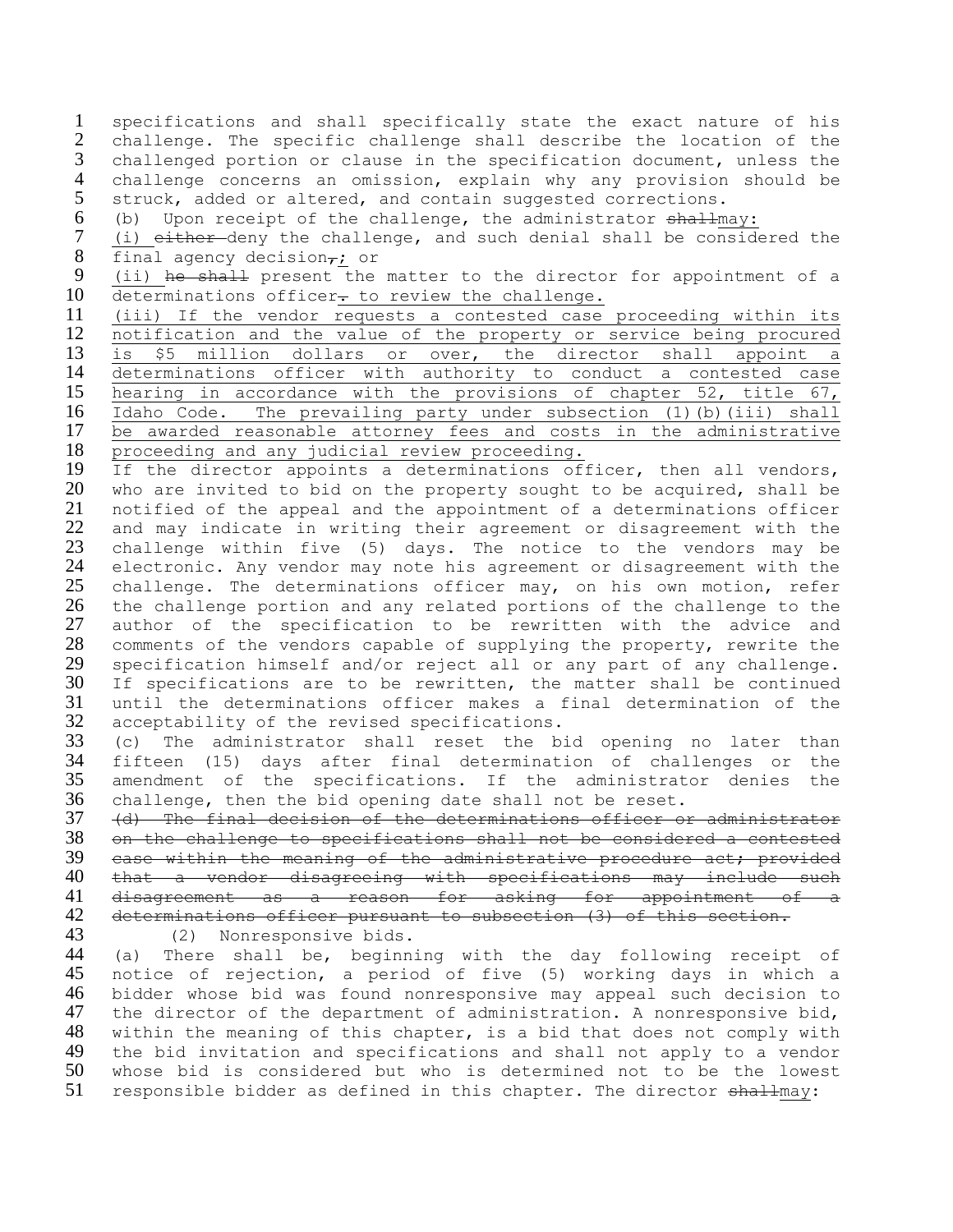(i) deny the appeal, and such denial shall be considered the final agency decision; or

 (ii) appoint a determinations officer to review the record to 4 determine whether the bidder was nonresponsive.<br>5 (iii) At the request of the bidder and if t

(iii) At the request of the bidder and if the property or service being procured is \$5 million dollars or over, the director shall appoint a determinations officer with authority to conduct a contested 8 case hearing in accordance with the provisions of chapter 52, title<br>9  $\overline{67}$ , Idaho Code. The prevailing party under subsection (2)(a)(iii) [67,](https://legislature.idaho.gov/idstat/Title67/T67CH52.htm) Idaho Code. The prevailing party under subsection  $(2)$  (a)(iii) shall be awarded reasonable attorney fees and costs in the administrative proceeding and any judicial review proceeding.

(i) Deny the application; or

13 (ii) Appoint a determinations officer to review the record and submit a recommended order to the director to affirm or reverse the administrator's decision of bid nonresponsiveness.

 (b) The director shall, upon receipt of a written recommendation from 17 the determinations officer, sustain, modify or reverse the administrator's nonresponsive bid decision. An appeal conducted under the provisions of this subsection shall not be considered a contested case and shall not be subject to judicial review under the provisions of chapter 52, title 67, Idaho Code.

(3) Lowest responsible bidder.

 (a) A vendor whose bid is considered may, within five (5) working days following receipt of notice that he is not the lowest responsible bidder, apply to the director for appointment of a determinations officer. The application shall set forth in specific terms the reasons why the administrator's decision is thought to be erroneous. Upon 28 receipt of the application, the director shallmay within five (5) 29 working days:<br>30 (i) Denv th

(i) Deny the application, and such denial shall be considered the final agency decision; or

 (ii) Appoint a determinations officer to review the record to determine whether the administrator's selection of the lowest 34 responsible bidder is correct<del>; or</del>.

 (iii) At the request of a vendor and if the value of the property being procured is \$5 million dollars or over, the director shall Aappoint a determinations officer with authority to conduct a contested case hearing in accordance with the provisions of chapter 52, title 67, Idaho Code. The prevailing party under subsection (3)(a)(iii) shall be awarded reasonable attorney fees and costs in the administrative proceeding and any judicial review proceeding.

 (b) A determinations officer appointed pursuant to paragraph (a)(ii) 43 of this subsection shall inform the director by written recommendation whether, in his opinion, the administrator's selection of the lowest responsible bidder is correct. The determinations officer in making this recommendation may rely on the documents of record, statements of employees of the state of Idaho participating in any phase of the selection process, and statements of any vendor submitting a bid. A contested case hearing shall not be allowed and the determinations officer shall not be required to solicit statements from any person. Upon receipt of the recommendation from the determinations officer, the director shall sustain, modify or reverse the decision of the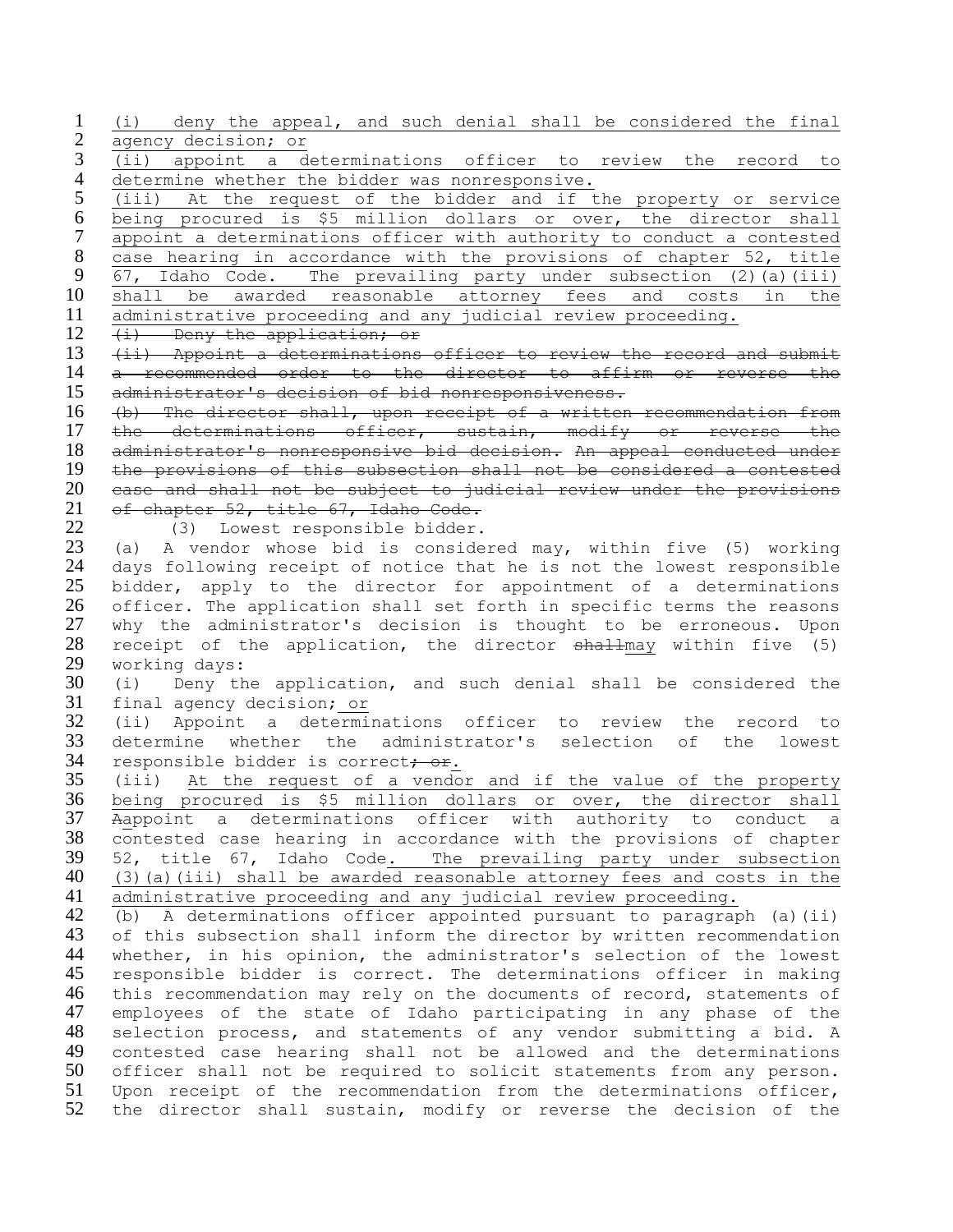administrator on the selection of the lowest responsible bidder, or the director may appoint a determinations officer pursuant to paragraph (a)(iii) of this subsection.

4 (c) A determinations officer appointed pursuant to paragraph (a)(iii)<br>5 of this subsection shall conduct a contested case hearing and upon of this subsection shall conduct a contested case hearing and upon conclusion of the hearing shall prepare findings of fact, conclusions of law and a recommended order for the director of the department of administration. Upon receipt of the findings of fact, conclusions of law and recommended order, the director shall enter a final order sustaining, modifying or reversing the decision of the administrator on the selection of the lowest responsible bidder.

(4) Sole source procurement.

 (a) In the case of a sole source procurement, there shall be a period of not more than five (5) working days from the last date of public notice in which any vendor, able to sell or supply the property to be acquired, may notify the administrator, in writing, of his intention to challenge the sole source procurement and briefly explain the nature of the challenge.

19 (b) Upon receipt of the challenge, the director shallmay either:

 (i) deny the appeal, and such denial shall be considered the final agency decision; or

 (ii) appoint a determinations officer to review the record to determine whether the vendor was nonresponsive.

 (iii) At the request of the bidder and if the property or service being procured is \$5 million dollars or over, the director shall appoint a determinations officer with authority to conduct a contested case hearing in accordance with the provisions of [chapter 52, title](https://legislature.idaho.gov/idstat/Title67/T67CH52.htm)   $\overline{67}$ , Idaho Code. The prevailing party under subsection (2)(a)(iii) 29 shall be awarded reasonable attorney fees and costs in the administrative proceeding and any judicial review proceeding. administrative proceeding and any judicial review proceeding. 31 (i) Deny the application; or

 (ii) Appoint a determinations officer to review the record and submit a recommended order to the director to affirm or reverse the administrator's sole source determination.

 (c) The director shall, upon receipt of a written recommendation from the determinations officer, sustain, modify or reverse the 37 administrator's sole source determination. An appeal conducted under the provisions of this subsection shall not be considered a contested case and shall not be subject to judicial review under the provisions of chapter 52, title 67, Idaho Code.

 (5) Challenges and appeals submitted outside of the permitted time established in this section shall be rejected as untimely; provided, however, that the period for filing an appeal under this section shall be suspended upon the filing by a bidder of a request for public records related to the solicitation pursuant to chapter 1, title 74, Idaho Code. The period for filing an appeal shall resume upon a full response to such request pursuant to section 74-104, Idaho Code.

 $\overline{\hspace{1cm}(\frac{5}{6})}$  (6) The administrator may, on his own initiative, file a complaint with the director for a hearing before a determinations officer. The director shall appoint a determinations officer who shall